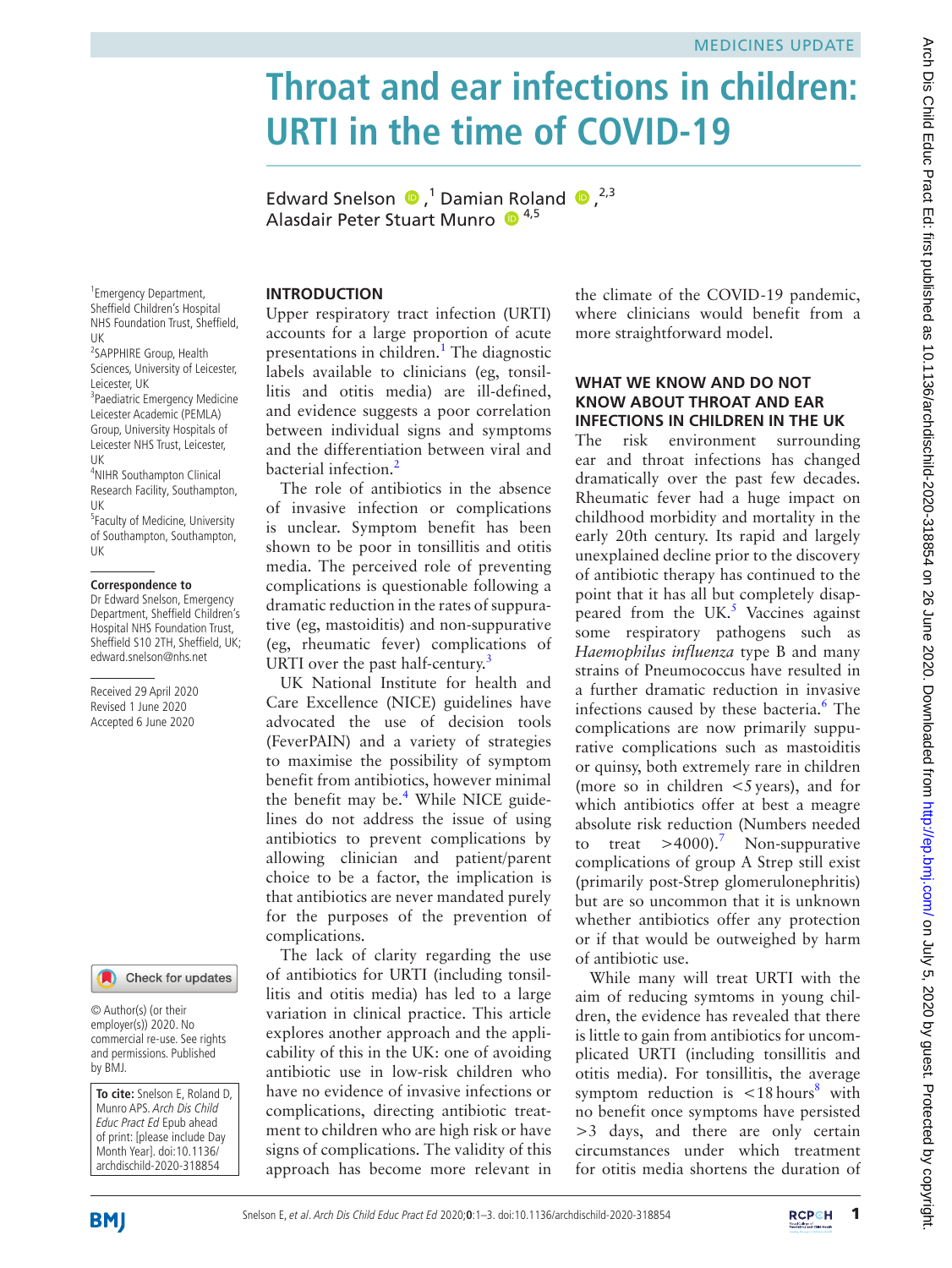# Medicines Update

discomfort.<sup>[9](#page-2-8)</sup> Uncomplicated ear or throat infections are self-limiting and resolve without treatment, and for most children, antibiotics will not influence the course of the disease.

Antibiotics are associated with a non-trivial amount of side effects and adverse events in children. These include gastrointestinal symptoms, allergic (or suspected allergic) reactions and gut dysbiosis, which is being increasingly associated with long-term adverse outcomes such as increased risk of atopy and autoin-flammatory conditions.<sup>[10](#page-2-9)</sup>

The risks of bacterial, uncomplicated URTI in children, while low are not fully understood. In particular, the significance of scarlet fever is being constantly re-evaluated as new strains of strep emerge and public health assesses the potential harm of these infections.<sup>11</sup>

#### **UK guidelines versus other guidelines**

In September 2019, the UK's NICE withdrew their guid-ance on antibiotics for respiratory illnesses<sup>[4](#page-2-3)</sup> preferring instead to concentrate on disease-specific prescribing guidelines for sinusitis, sore throat, otitis media and cough. For otitis media in children, the default option is to not prescribe antibiotics, highlighting that both viral and bacterial infections are self-limiting in nature. The decision to provide watchful waiting, a delayed prescription or an immediate prescription for AOM is essentially made on whether the child has systematic features of illness (although these are not defined), is less than 2 years old with bilateral otitis media or has an obvious complication. The NICE feverish illness in children guideline<sup>[12](#page-2-11)</sup> is noted as a means to assess and manage a child. For a child presenting with a sore throat, NICE advise the use of FeverPAIN or CENTOR in decision making. The cost-analysis of this approach is not clear, but it is recognised that even those with a CENTOR score of 3 and 4, for example, $^{13}$  $^{13}$  $^{13}$  are only associated with a 32%–56% likelihood of isolating streptococcus, which in itself does not indicate that the child will obtain symptom benefit from antibiotics. The Guideline Development Group (GDG) highlighted that 'FeverPAIN criteria had not been tested in populations under 3 years' and that 'Centor criteria were developed in an adult population'. The GDG also felt children under 3 years are unlikely to present with sore throat alone, but this presents a challenge for the practitioner who is convinced that a child's symptomology is derived from their throat. The absence of a cough, the presence of a fever and any lymphadenopathy would give this child a score of 3 even without any exudate. While no guidance should be ultimately prescriptive, the guideline repeatedly uses the word 'consider' allowing flexibility and meaning (especially in young infants) that antibiotics are relatively easy to justify, while at the same time are not mandated. Given clinicians' beliefs and parental expectations it is no wonder there is huge variation in practice. This often leaves parents confused and frustrated as a different

### **Box 1 RCH Melbourne clinical practice guideline for sore throat (May 2019)**

- <span id="page-1-0"></span>1. Most children with sore throat do not need antibiotics.
- 2. With the exception of scarlet fever type rash, there are no clinical features alone that reliably discriminate between group A streptococcal (GAS) and viral pharyngitis.
- 3. Antibiotic therapy is *only* recommended for a highrisk group of children to prevent non-suppurative complications of GAS infection.

approach may be used dependant on the clinician they see.

#### **Discussion**

There is a degree of momentum in practice that occasionally requires a seismic event to drive a change in approach, to one that is more suited to a clinical problem that has significantly evolved. The evidence that antibiotics have little symptomatic benefit across the various phenotypes of uncomplicated URTI in children has been accruing steadily over the past three decades. Despite this, the hope that by giving antibiotics, clinicians will reduce symptoms in such cases continues to be a significant factor in decision making and is entrenched in UK guidance. At the same time, the background risk of complications of URTI has decreased dramatically, and there is a general lack of evidence that prescribing antibiotics for URTI reduces these complications.

Other areas with similar demographics and epidemiology have produced a very different approach. The Royal Children's Hospital, Melbourne, simply states the following ([box](#page-1-0) 1):

Such an approach has significant benefits for antibiotic guardianship and the reduction of decision fatigue in clinicians as well as the potential to influence health seeking behaviour ([figure](#page-1-1) 1)



<span id="page-1-1"></span>**Figure 1** Models for decision making in upper respiratory tract infection (URTI) in children.